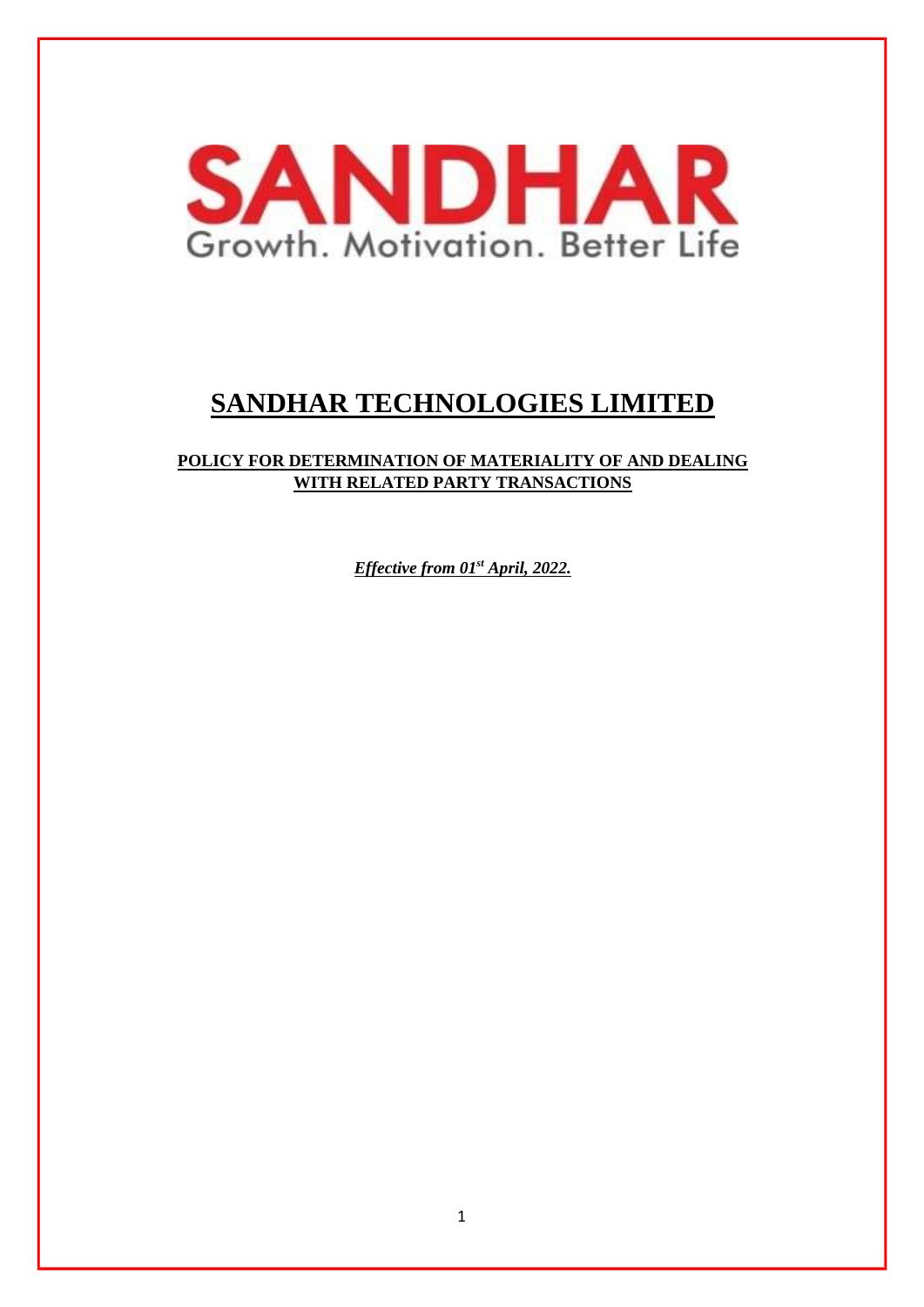# **TABLE OF CONTENTS**

| S.no | <b>Particulars</b>                                       | Page Nos.   |
|------|----------------------------------------------------------|-------------|
|      | Preamble                                                 |             |
|      | Objective                                                |             |
| 3    | Definition                                               | $3-4$       |
| 4    | Policy and Procedure                                     | $5 - 8$     |
|      | Transaction which do not require approval                | $8-9$       |
| 6    | Related Party Transaction not approved under this policy | $\Omega$    |
|      | <b>Disclosures</b>                                       | $\mathbf Q$ |
|      | Amendments & Policy Review                               | $9-10$      |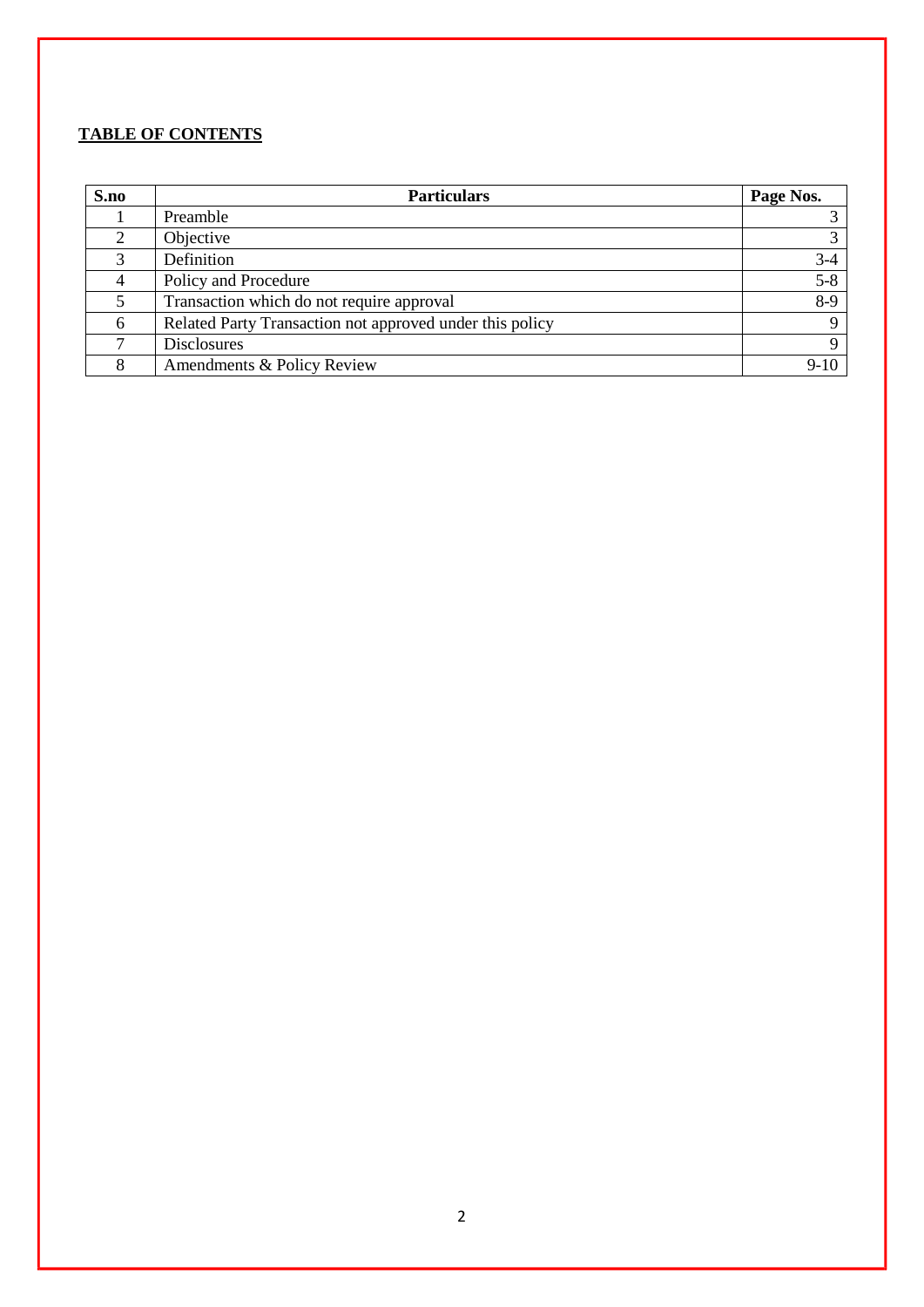#### **PREAMBLE:**

The Board of Directors (the "Board") of Sandhar Technologies Limited (the "Company") recognizes the importance of stakeholders' interest and their trust in the Company. To uphold this confidence the board has adopted a policy and procedures for determining materiality of and dealing with related party transactions (the "Policy")

#### **OBJECTIVE:**

This Policy is framed keeping in view of the best interests of its stakeholders and the Corporate Governance requirements under the Securities and Exchange Board of India (Listing Obligations and Disclosure Requirements) Regulations, 2015 ("Listing Regulations") and also the Companies Act, 2013 (the "Act"), as amended from time to time and is intended to ensure the proper approval and reporting of transactions between the Company and its Related Parties along with materiality of such transactions.

The objective of this Policy is to set out:

- a) the materiality thresholds for related party transactions;
- b) the manner of dealing with the transactions between the Company and its related parties based on the Act, the SEBI Listing Regulations and any other laws and regulations as may be applicable to the Company;
- c) the guiding principles and mechanism to ensure proper approval, disclosure and reporting of transactions as applicable, between the Company and any of its related parties in the best interest of the Company and its stakeholders.
- d) seek necessary approvals of the Audit Committee / Board / Shareholders, as may be necessary, after providing necessary information to them in the prescribed manner.

#### **DEFINITIONS**

**"Act"** shall mean the Companies Act, 2013 and the Rules framed thereunder, including any modifications, clarifications, circulars or re-enactment thereof.

- **"Arm's length transaction"** means a transaction between two related parties that is conducted as if they were unrelated, so that there is no conflict of interest. For determination of Arm's Length basis, guidance may be taken from the provisions of Transfer Pricing under the Income Tax Act, 1961.
- **"Audit Committee or Committee"** means "Audit Committee" constituted by the Board of Directors of the Company under provisions of SEBI Listing Regulations and Companies Act, 2013 as amended from time to time.
- **"Board of Directors" or "Board"** means the Board of Directors of the Company, as constituted from time to time.
- **"Control"** shall have the same meaning as defined in SEBI (Substantial Acquisition of Shares and Takeovers) Regulations, 2011.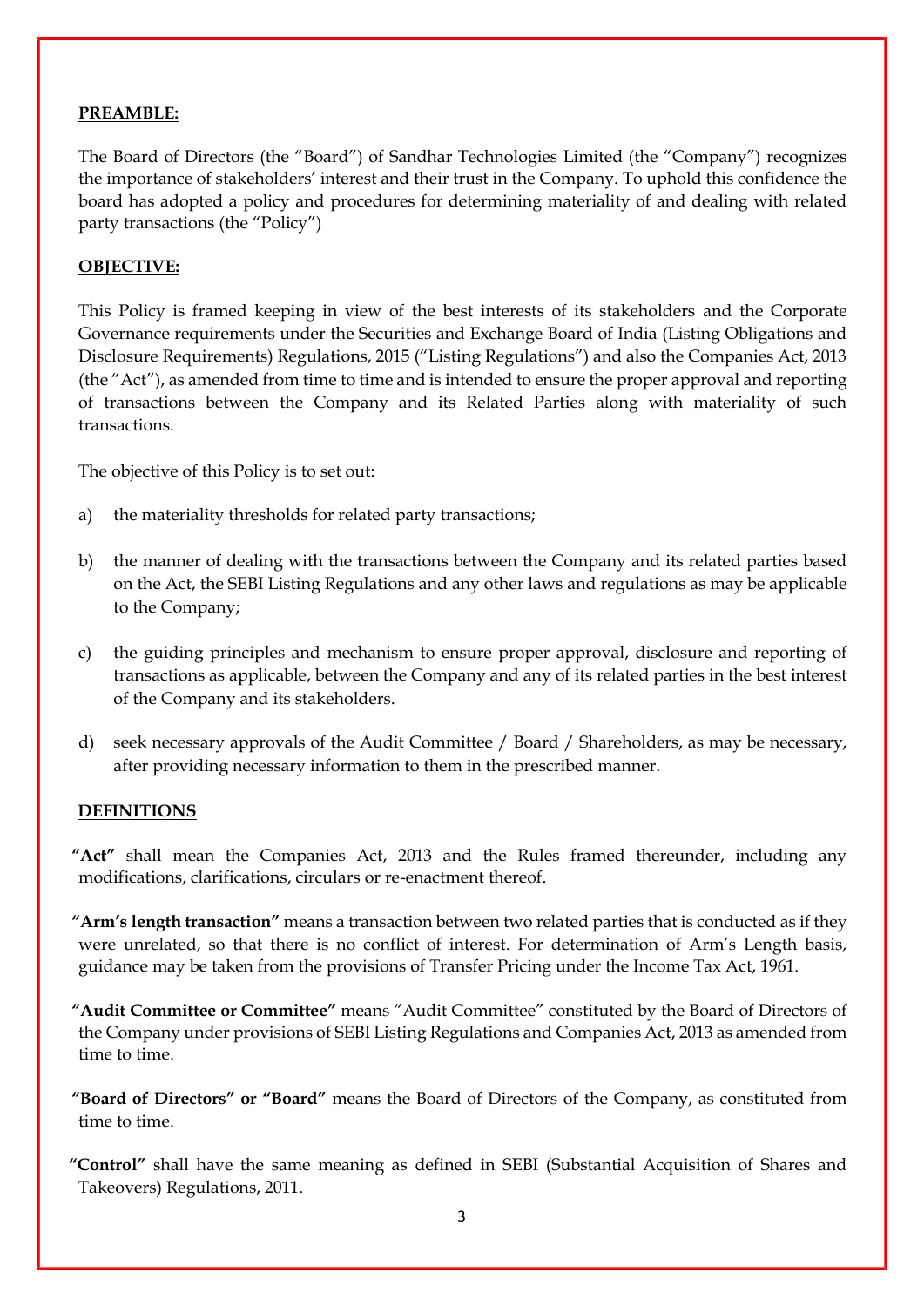**"Material Related Party Transaction or Materiality Thresholds"** in terms of Listing Regulations means a transaction to be entered into with a Related Party, individually or taken together with previous transactions during a financial year:

- (i) In case of transactions involving payments made with respect to brand usage or royalty, if it exceeds 5% of the annual consolidated turnover of the Company as per its last audited financial statements;
- (ii) In case of any other transaction(s), if the amount exceeds Rs 1,000 crores or 10% (ten percent) of the annual consolidated turnover of the Company as per its last audited financial statements, whichever is lower.

"**Material Modification**" of related party transaction will mean and include any modification to an existing related party transaction having variance of 25% of the existing limit as sanctioned by the Audit Committee / Board / Shareholders, as the case may be (w.e.f. April 1, 2022).

**"Policy"** means Related Party Transaction Policy.

**"Related Party"** means related party as defined under Section 2(76) of the Companies Act, 2013 and the rules framed thereunder or under the applicable accounting standards:

The following shall also be treated as the Related Party –

- a. all persons or entities forming part of promoter or promoter group irrespective of their shareholding;
- b. any person/entity holding equity shares in the listed entity, either directly or on a beneficial interest basis at any time during the immediately preceding financial year:
	- i. to the extent of 20 % or more
	- ii. to the extent of 10% or more w.e.f. April 1, 2023.

**"Related Party Transaction or transaction ("RPT)"** means transaction in the nature of contract involving transfer of resources, services or obligations between the Company ("Sandhar Technologies Limited") and the Related Party, regardless of whether a price is charged.

Explanation – A "transaction" with a Related Party shall be construed to include single or a group of transactions in a contract.

The RPT shall include transactions between –

- a. the Company or any of its subsidiaries on one hand and a related party of the Company or any of its subsidiaries on the other hand;
- b. the Company or any of its subsidiaries on one hand, and any other person or entity on the other hand, the purpose and effect of which is to benefit a related party of the Company or any of its subsidiaries w.e.f. April 1, 2023.]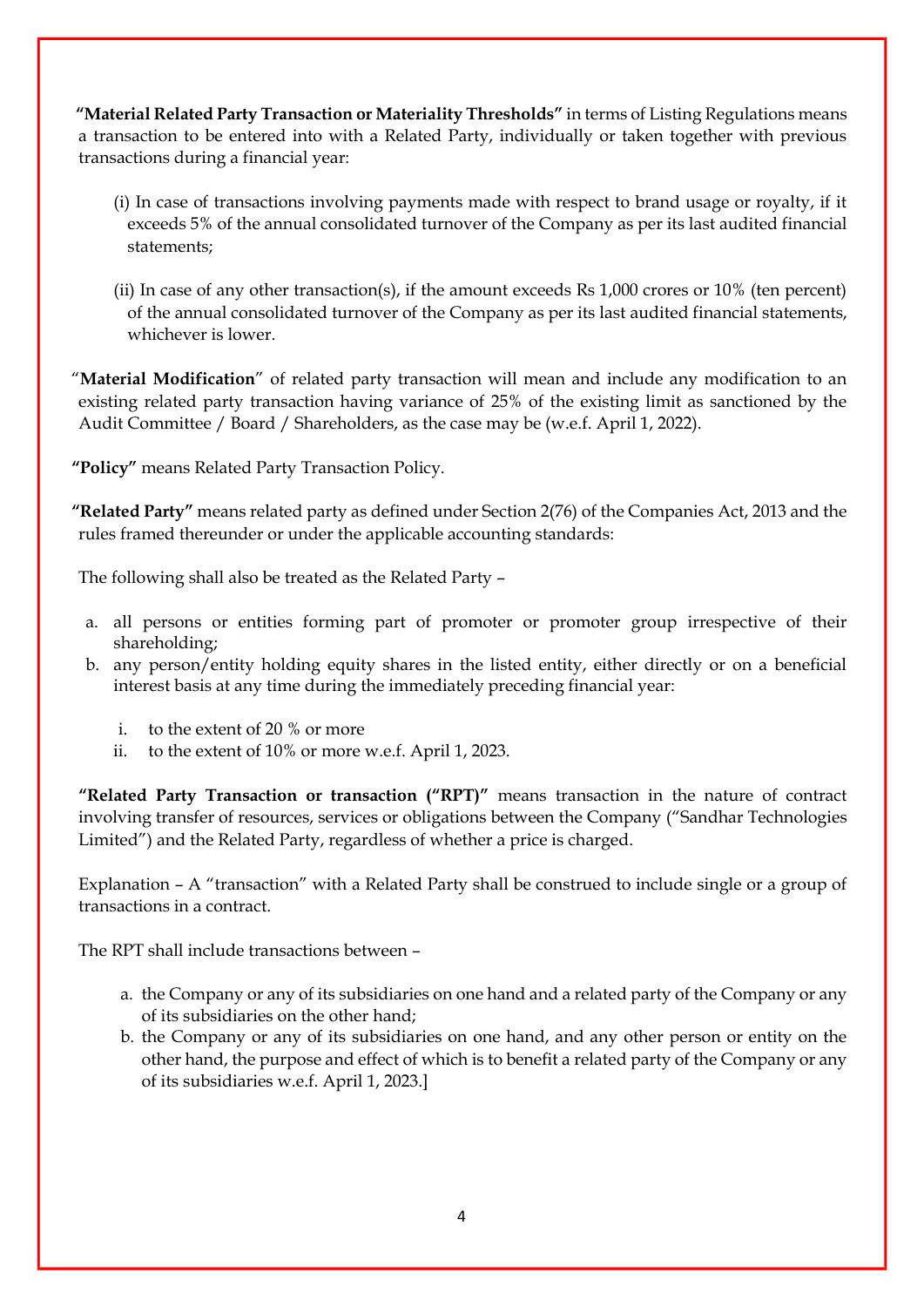# **POLICY AND PROCEDURE***:*

# • *Policy*

All Related Party Transactions covered above , must be reported to the Audit Committee and referred for approval by the Committee in accordance with this policy*.*

# • **Procedures**

### **A. Identification of Related Party Transactions**

Every Director and Key Managerial Personnel shall at the beginning of the financial year provide information by way of written notice to the Company regarding his concern or interest in the entity with specific concern to parties which may be considered as related party with respect to the Company and shall also provide the list of relatives which are regarded as related party as per this policy. Directors are also required to provide the information regarding their engagement with other entity during the financial year which may be regarded as related party according to this policy.

The Company will identify potential transactions with Related Parties based on written notices of concern or interests received from its Directors / Key Managerial Personnel as well as based on the list of related parties of the Subsidiary Companies, in the manner prescribed in the Act and the rules made thereunder and Listing Regulations as amended from time to time.

# **MANNER OF DEALING WITH AND APPROVAL OF RELATED PARTY TRANSACTION(S):**

# **A. Approval of Related Party Transaction by Audit Committee.**

1. All Related Party Transactions and subsequent material modifications thereto, where the Company or its subsidiaries is a party shall require prior approval of the Audit Committee of the Company.

[Members of the audit committee, who are independent directors, shall only approve related party transactions].

RPTs where Company's subsidiary is a party but Company is not a party, if the value of such transaction, whether entered into individually or taken together with previous transactions during a financial year exceeds 10% of the annual consolidated turnover of the Company, as per the last audited financial statements of the Company:

with effect from April 1, 2023, a related party transaction to which the Company's subsidiary is a party but the Company is not a party, if the value of such transaction whether entered into individually or taken together with previous transactions during a financial year, exceeds 10% of the annual standalone turnover, as per the last audited financial statements of such subsidiary.

Provided that prior approval of the audit committee of the Company shall not be required for RPTs where a listed subsidiary of the Company is a party but the Company is not a party, if regulation 23 and 15 (2) of Listing Regulations are applicable to such listed subsidiary.

- 2. The Audit Committee shall review the information as prescribed under the Act and Listing Regulations, for approval of a proposed Related Party Transaction.
- 3. In determining whether to approve a Related Party Transaction, the Committee will consider the following factors, among others, to the extent relevant to the Related Party Transaction: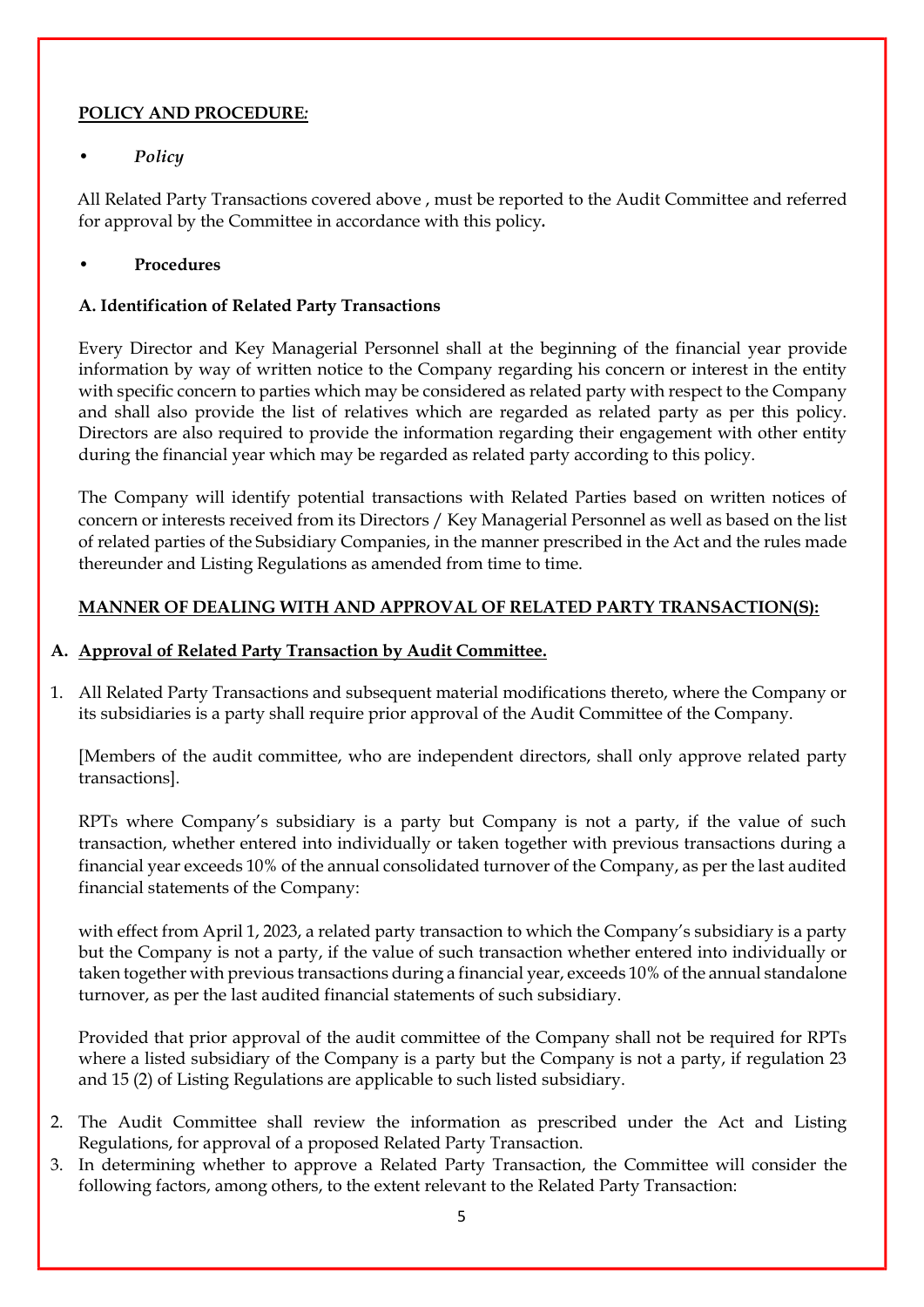- i. Whether the terms of the Related Party Transaction are fair and on arm's length basis to the Company.
- ii. Whether there are any compelling business reasons for the Company to enter into the Related Party Transaction and the nature of alternative transactions, if any;
- iii. Whether the nature of the proposed transaction is something that the Company would have ordinarily done in the course of its business;
- iv. Whether the proposed transaction includes any potential reputational risk issues that may arise as a result of or in connection with the proposed transaction;
- v. Whether the Related Party Transaction would affect the independence of the Directors/ KMP;
- vi. Where the ratification of the Related Party Transaction is allowed by law and is sought from the Committee, the reason for not obtaining the prior approval of the Committee and the relevance of business urgency and whether subsequent ratification would be detrimental to the Company or in contravention of any law; and
- vii. Any other factor the Committee deems relevant for reviewing and approving such Related Party Transaction.

#### **B. OMNIBUS APPROVAL FOR RELATED PARTY TRANSACTIONS :**

The Audit Committee may grant omnibus approval for Related Party Transactions propose to be entered into by the Company subject to compliance of the conditions contained in the Companies Act, 2013 and SEBI Listing Regulations as amended from time to time.

- 1. The Audit Committee shall grant omnibus approval as per following criteria:
	- i. The Audit Committee shall satisfy itself the need for such omnibus approval and that such approval is in the interest of the Company.
	- ii. The proposal for omnibus approval shall provide:
		- a. the name/s of the Related Party, nature of transaction, period of transaction;
		- b. maximum amount of transaction that can be entered into;
		- c. basis for arriving at the contracted price as per the Company's standard operating procedure;
		- d. Specific reason for entering into contract with the Related Party (e.g. proximity to the plant, preference of the OEM, quality of service/ product delivered);
		- e. The percentage of the Company's annual consolidated turnover, for the immediately preceding financial year, that is represented by the value of the proposed transaction
		- f. If the transaction relates to any loans, inter-corporate deposits, advances or investments made or given by the listed entity or its subsidiary:
			- i) details of the source of funds in connection with the proposed transaction;
			- ii) where any financial indebtedness is incurred to make or give loans, intercorporate deposits, advances or investments,
				- nature of indebtedness;
				- cost of funds; and
				- tenure;
			- iii) applicable terms, including covenants, tenure, interest rate and repayment schedule, whether secured or unsecured; if secured, the nature of security; and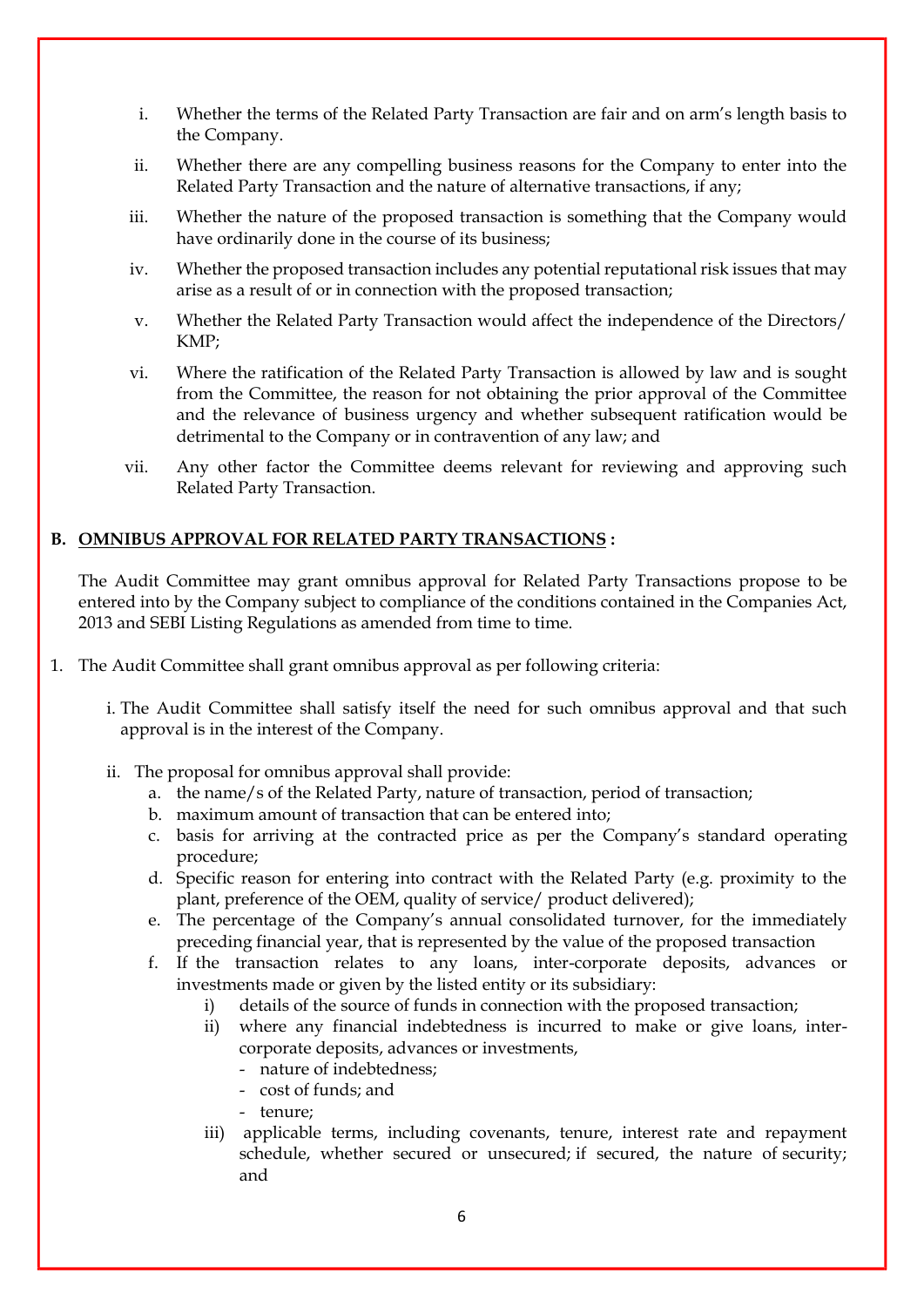- iv) the purpose for which the funds will be utilized by the ultimate beneficiary of such funds pursuant to the RPT.
- g. Any other information relevant or important for the Audit Committee to take decision.

iii. However, in case of Related Party Transactions which cannot be foreseen and where the above details are not available, Audit Committee may grant omnibus approval provided the value does not exceed Rs. 10 million per transaction.

- 2. Audit Committee shall review, at least on a quarterly basis, details of Related Party Transactions entered into by the Company pursuant to each of the omnibus approval given.
- 3. Such omnibus approvals shall be valid for a period not exceeding one year and shall require fresh approvals after the expiry of one year.
- 4. Omnibus approval shall not be granted in respect of selling, buying, leasing and disposing of the undertaking of the Company, which are not in ordinary course of business and/or at arm's length basis.
- 5. Any member of the Committee who has a potential interest in any Related Party Transaction shall abstain from discussion and voting on the approval of the Related Party Transaction.
- 6. To review a Related Party Transaction, the Committee shall be provided with the necessary information [(as prescribed under the Act and/or the Listing Regulations, from time to time)], to the extent relevant, with respect to actual or potential Related Party Transactions.
- 7. The Audit Committee shall recommend the Related Party Transactions for approval of Board of Directors / Shareholders as per terms of this policy.

#### **C. APPROVAL OF RELATED PARTY TRANSACTION BY BOARD**

The Board shall consider and approve the RPT as required to be approved under the Act or rules made thereunder and/or SEBI Regulations and/or transactions referred to it by the Audit Committee including the following:

- 1. As per the provisions of Section 188 of the Act all Related Party Transactions specified under the said Section and which are not in the ordinary course of business or are not at arm's length.
- 2. Transactions in respect of which the Audit Committee is unable to determine whether or not they are in the ordinary course of business and/or at arm's length basis and decides to refer the same to the Board for approval
- 3. All material Related Party Transactions and Material Modifications thereto, shall require approval of the Board of Directors, before the same is / are recommended for approval of the shareholders of the Company.
- 4. Transactions which are in the ordinary course of business and at arm's length basis, but which in Audit Committee's view requires Board approval.

Where any director is interested in any Related Party Transaction, such director will abstain from discussion and voting on the subject matter of the resolution relating to such Transaction.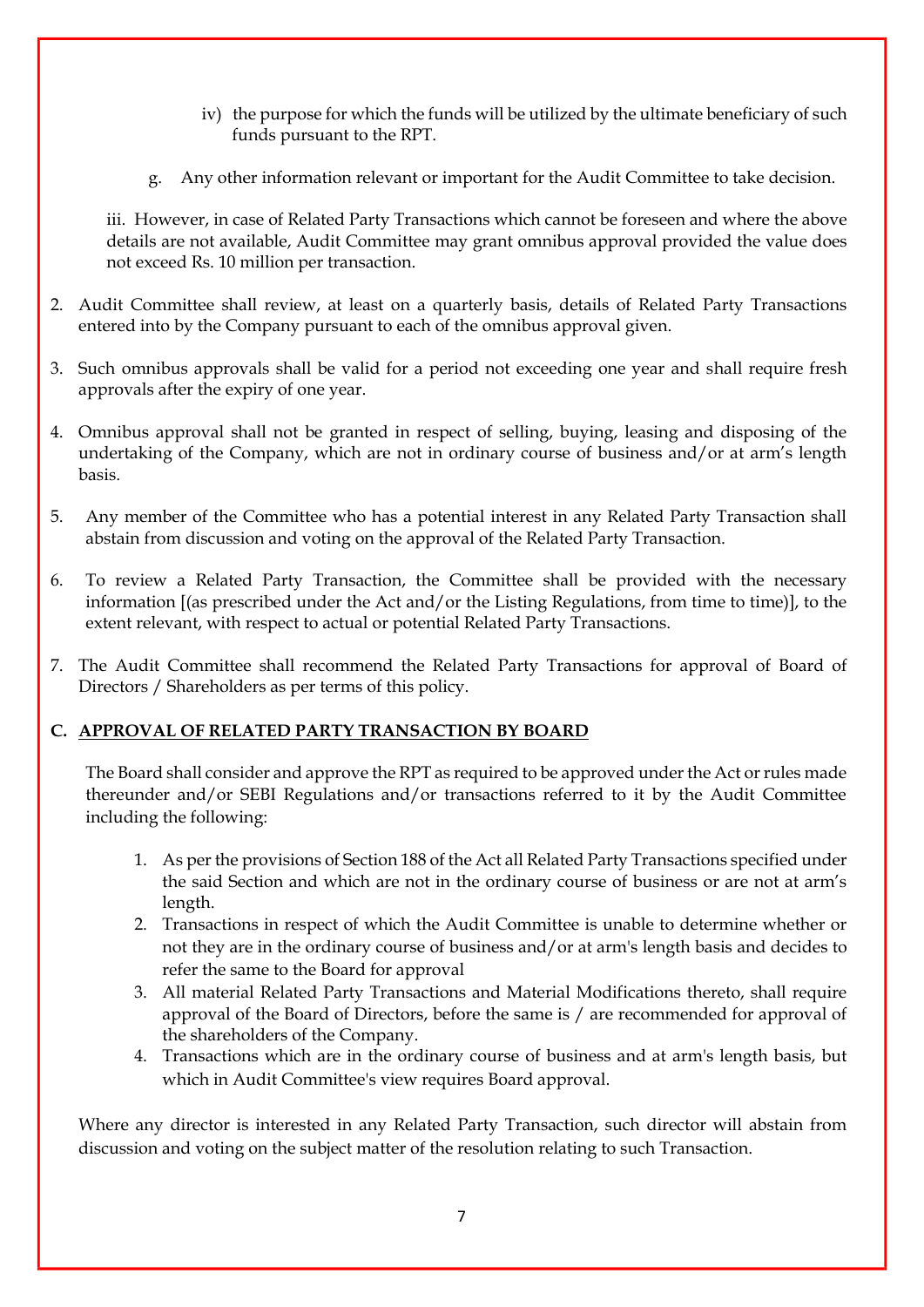# **D. APPROVAL OF RELATED PARTY TRANSACTION BY SHAREHOLDERS**

- 1. All material Related Party Transactions and Subsequent Material Modifications thereto shall require prior approval of shareholders through resolution.
- 2. In addition to the above, transactions with Related Party(ies) as mentioned in the table below, which are not in the ordinary course of business or are not at arm's length shall require approval of shareholders by way of a resolution.

| Sr. no.       | Details of transactions to be entered individually or<br>taken together during a financial year                                               | Minimum<br>threshold<br><b>Shareholders</b><br>requiring                          |
|---------------|-----------------------------------------------------------------------------------------------------------------------------------------------|-----------------------------------------------------------------------------------|
| A.            | Sale, purchase or supply of any goods or material<br>directly or through appointment of agent.                                                | Approval<br>Amounting to ten percent or<br>more of the turnover of the<br>Company |
| <b>B.</b>     | Selling or otherwise disposing of, or buying, property<br>of any kind directly or through appointment of agent.                               | Amounting to ten percent or<br>more of net worth of the<br>Company                |
| $\mathsf{C}.$ | Leasing of property of any kind.                                                                                                              | Amounting to ten percent or<br>more of the turnover of the<br>Company             |
| D.            | Availing or rendering of any services directly or<br>through appointment of agent.                                                            | Amounting to ten percent or<br>more of the turnover of the<br>Company             |
| Ε.            | Appointment to any office or place of profit in the<br>company, its subsidiary companies or associate<br>companies at a monthly remuneration. | Remuneration exceeding Rs.<br>2.5 Lakh per month                                  |
| $F_{\cdot}$   | Remuneration for underwriting the subscription of<br>any security or derivatives thereof of the Company.                                      | Remuneration exceeding one<br>percent of the net worth                            |

3. The turnover or net worth shall be on the basis of the Company's audited financial statements for the preceding financial year.

#### **EXCEPTIONS:**

Approval of the Audit Committee / Board / shareholders of the Company, as mentioned in (A), (B) and  $/$  or  $(C)$  above shall not be required for transactions entered into between:

- a. the Company and its wholly owned subsidiary(ies); or
- b. two wholly owned subsidiaries of the Company;

where accounts of such wholly owned subsidiary(ies) are consolidated with that of the Company and placed before the shareholders at the general meeting for approval.

# **TRANSACTION WHICH DO NOT REQUIRE APPROVAL:**

a. Issue of specified securities on a preferential basis, subject to compliance of the requirements of Securities and Exchange Board of India (Issue of Capital and Disclosure Requirements) Regulations, 2021;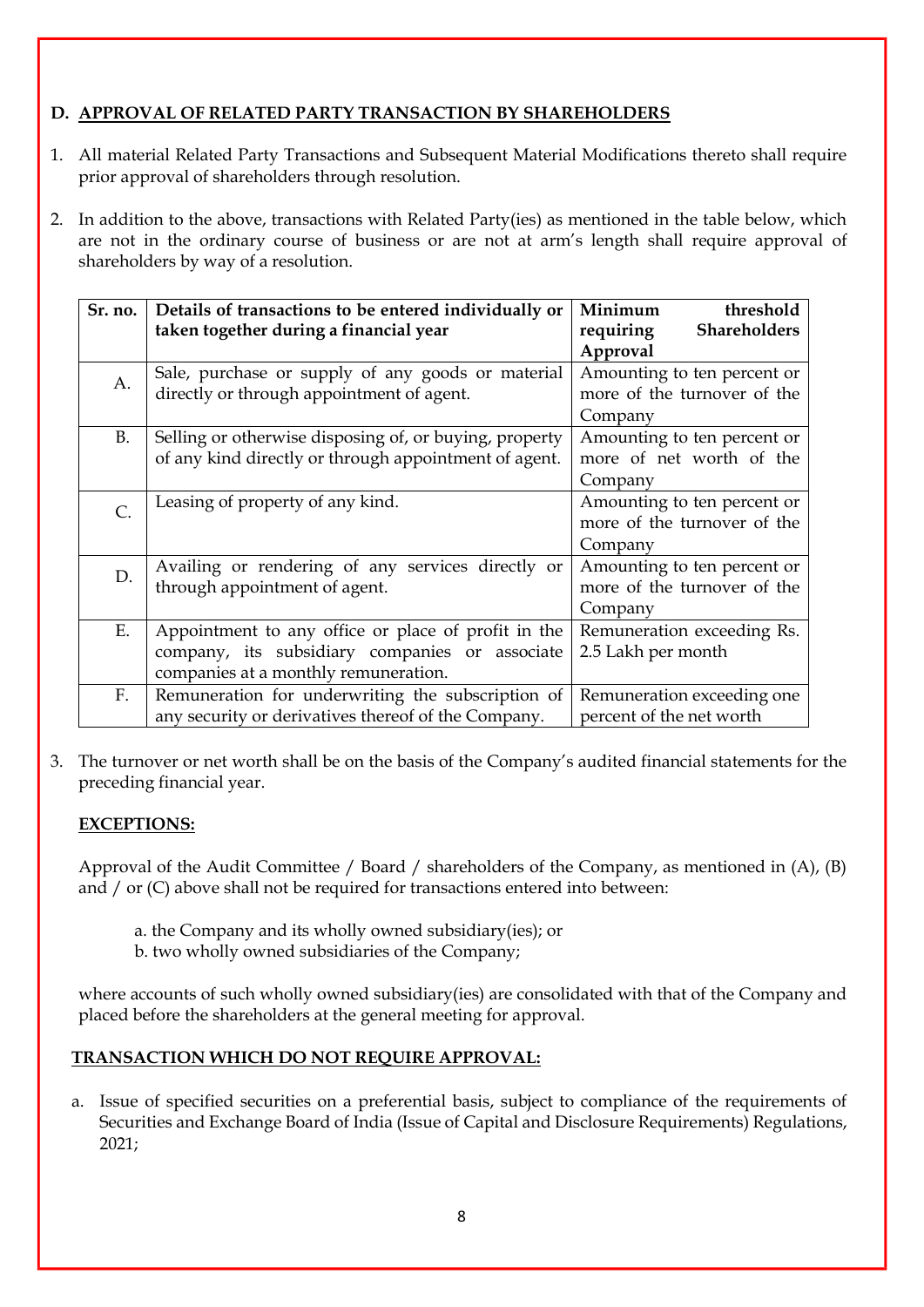- b. Following corporate actions undertaken by the Company which are uniformly applicable / offered to all shareholders in proportion to their shareholding:
	- i. Payment of dividend;
	- ii. Subdivision or consolidation of securities;
	- iii. Issuance of securities by way of a rights issue or bonus issue; and
	- iv. Buy-back of securities.

#### **RELATED PARTY TRANSACTIONS NOT APPROVED UNDER THIS POLICY :**

If a Related Party Transaction is entered into by the Company without being approved under this Policy, the same shall be reviewed by the Audit Committee. The Audit Committee shall evaluate the transaction and may decide such action as it may consider appropriate including ratification, revision or termination of the Related Party Transaction. The Audit Committee may examine the facts and circumstances of the case and take any such action it deems appropriate.

#### **DISCLOSURES**

- 1. Details of Related Party Transaction as prescribed under the Act and/ or Listing Regulations with shall be disclosed in the Directors Report.
- 2. Details about material transactions with related parties shall be disclosed quarterly along with the compliance report on corporate governance.
- 3. The Company shall submit enhanced disclosure of information related to RPTs to be provided to the stock exchanges every six months in the format specified by the SEBI with the following timelines:

i. within 15 days from the date of publication of financials; ii. simultaneously with the financials w.e.f. April 1, 2023. and also publish the same on its website.

4. The Company shall disclose policy on dealing with Related Party Transactions on its website and also in the Annual Report.

This Policy will be communicated to all operational employees and other concerned persons of the Company.

#### **AMENDMENTS & POLICY REVIEWS**

This policy is framed based on the provisions of the Companies Act, 2013, and rules thereunder and the requirements of the SEBI Listing Regulations.

In case of any subsequent changes in the provisions of the Companies Act, 2013 and SEBI Listing Regulations or any other regulations ("the Regulations") which makes any of the provisions in the policy inconsistent with the Regulations, the provisions of the Regulations would prevail over the Policy and the provisions in the policy would be modified in due course to make it consistent with the Regulations.